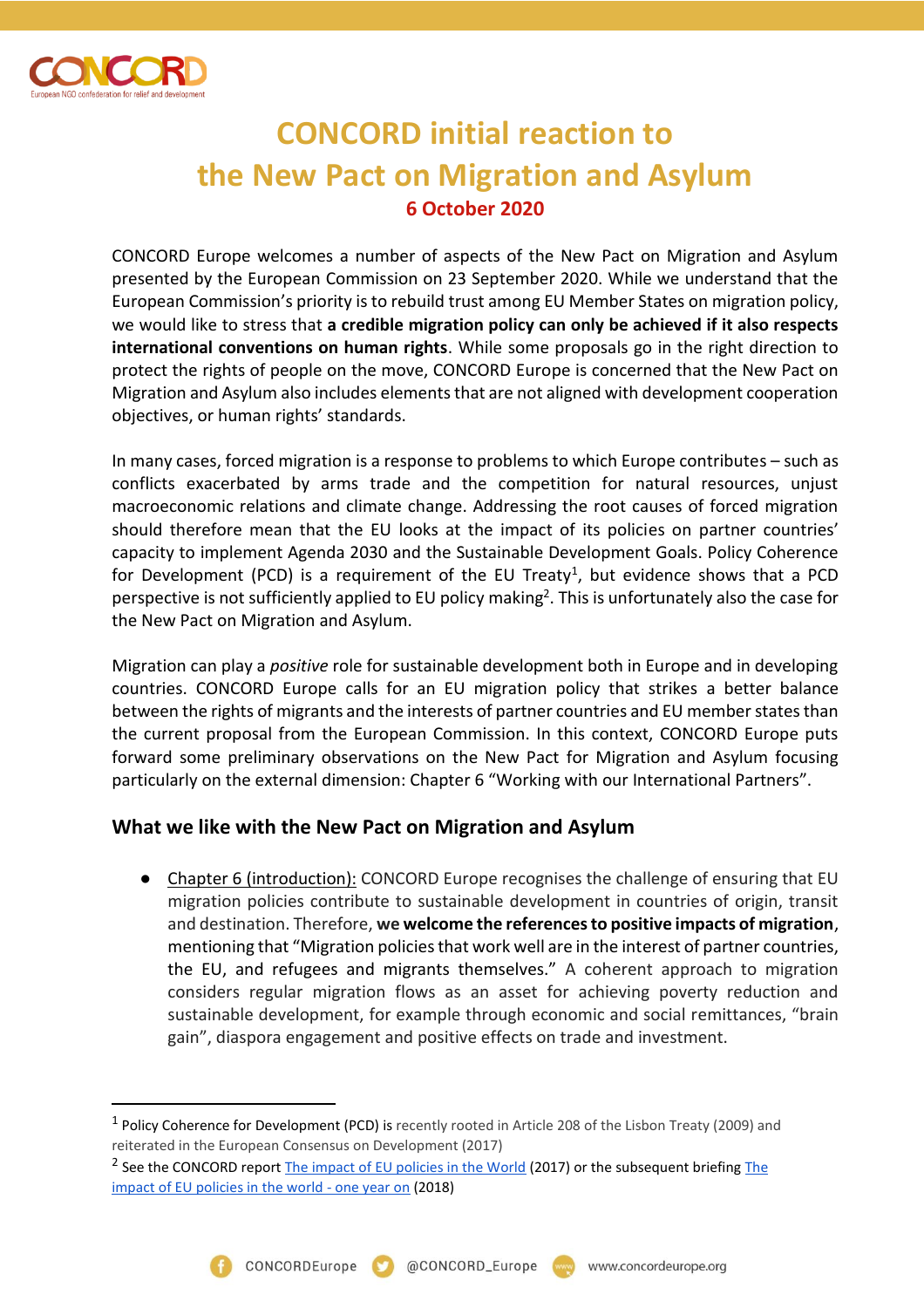

- Chapter 6.2: As the world's largest donor of development assistance (ODA), the EU plays a key role to address emergency and humanitarian needs. CONCORD Europe welcomes that the **EU maintains its "strong commitment to providing life-saving support to millions of refugees and displaced people** as well as fostering sustainable developmentoriented solutions"<sup>3</sup> .
- CONCORD Europe acknowledges the challenge that the European Commission faces in bridging the very different views of EU Member States with regards to migration and asylum. While **we welcome the recognition of migration and asylum being the responsibility of the whole of Europe**, we encourage the European Commission to not only talk about solidarity among EU Member States, but to extend this solidarity also to people (migrants and asylum seekers) from countries outside of the EU.

## **What can be improved with the New Pact on Migration and Asylum**

● Chapter 6 (introduction): The new Pact states that "Migration is central to the EU's overall relationships with key partner countries of origin and transit"<sup>4</sup> . CONCORD Europe reiterates that **it is important to keep a** *people-centred approach* **in any EU migration policy** and acknowledges the efforts by the European Commission to take such an approach in the New Pact**. It is however still crucial to keep in mind that migration is one key element of sustainable development but not the only decisive factor to achieve it.** We will not achieve (or fail to achieve) sustainable development only by addressing migration.

The "comprehensive, balanced and tailor-made partnerships" mentioned in the new Pact, must be based on human rights' principles, the 2030 Agenda and the Global Compact on Migration. In these partnerships, migration governance should be coherent with other EU external actions, respecting human rights and leaving no one behind as stipulated in the 2030 Agenda.

- Chapter 6.1: CONCORD Europe agrees that the EU's migration approach needs to "deploy a wide range of policy tools, and have the flexibility to be both tailor-made and able to adjust over time. Different policies such as development cooperation, security, visa, trade, agriculture, investment and employment, energy, environment and climate change, and education, should not be dealt with in isolation"<sup>5</sup> . **Overcoming the isolation of different policy tools however means adopting a Policy Coherence for Sustainable Development approach**, recognising the centrality of sustainable development and understanding how migration could be enhanced for the well-being of people in developing countries and Europe together. This should be at the core of a truly mutually beneficial partnership.
- Chapter 6.6: CONCORD Europe also **welcomes the intention to support legal pathways to Europe.** This includes the requirement to strengthen resettlements. although more could be done to align them with the UNHCR three year strategy 2019-2021<sup>6</sup>. We also welcome the statement to "include complementary pathways to protection, such as humanitarian admission schemes and measures such as study or work related schemes."

 $\overline{a}$ 

<sup>&</sup>lt;sup>3</sup> Page 19 in the New Pact on Migration and Asylum

<sup>&</sup>lt;sup>4</sup> Page 17 in the New Pact on Migration and Asylum

<sup>&</sup>lt;sup>5</sup> Page 17 in the New Pact on Migration and Asylum

<sup>6</sup> [https://www.unhcr.org/5d15db254.pdf;](https://www.unhcr.org/5d15db254.pdf)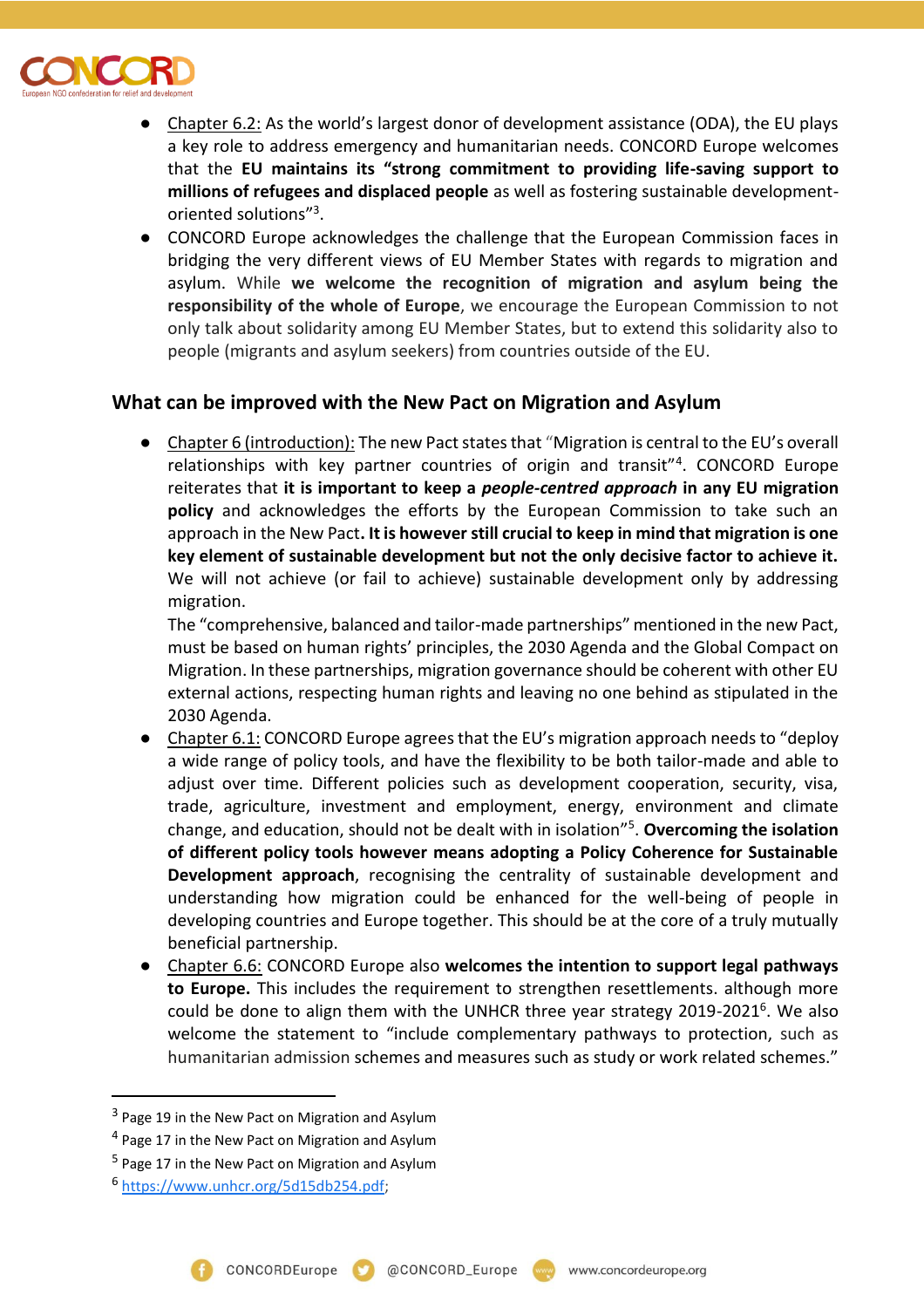

In this context however, priority should be given to groups that have been made vulnerable such as unaccompanied children and families with children, women, including girl children and disabled people.

## **What should be removed from the New Pact on Migration and Asylum**

- Chapter 6.1: **The volume of the migration spending target 10% of the NDICI, is excessive, and does not have any basis in the Treaties or international agreements**. The Commission should not refer to the 10 % benchmark ahead of a finalised and agreed Multiannual Financial Framework (MFF). **This can be regarded as an attempt by the Commission to tie the hands of the MFF negotiations.** Therefore the spending target should be eliminated or the percentage decreased to ensure a balanced development approach to migration throughout the text. The Pact also says that the "EU's external financial instruments also provide for additional flexibilities to respond to unforeseen circumstances or crises". Even though it is possible in the NDICI's flexibility cushion to use funding to address "migratory pressure" the European Commission should not already plan to allocate this funding to the Pact since it is also supposed to be made available for crisis and post-crisis situations.
- Chapter 6.3: The European Commission affirms that "assistance will be targeted as needed to those countries with a significant migration dimension." This could have a diversion effect in the distribution of EU aid. CONCORD Europe advocates that **criteria for allocation of EU ODA between regions and countries must be fair, objective and based on the needs of partner countries (with a focus on Least Developed Countries)**. There should be no diversion of finance from poor countries and regions to the migrants' countries of origin, or transit countries, on the sole basis that they are on a migratory route. Also, it would appear that the EU's neighbours are a particular priority which prescribes which countries should be allocated aid. This fails to meet the above mentioned criteria.
- Chapter 6.4: In terms of Frontex's enhanced scope of action, CONCORD Europe calls for a **clear assessment of the implications on human mobility in developing countries**. Such an assessment must clarify what the potential consequences for migrants and their human rights along the external border might be with such an enhanced role of Frontex. In this context, and related to the budget allocated to certain companies to handle borders, it is all the more important to investigate who might benefit from business opportunities that arise in connection with a strengthened management of EU's borders<sup>7</sup>.
- Chapter 6.5: The Pact mentions that "migration issues such as border management or more effective implementation of return and readmission can be politically sensitive for partners<sup>"8</sup>. Furthermore, the section focusing on cooperation on readmission with third countries indicates that these discussions must be seen in the "context of the full range of the EU's and Member States' policies, tools and instruments" which also implies that development cooperation policies can be used in the context of fostering readmission and reintegration. CONCORD Europe **strongly opposes applying conditionality to development aid for partner countries,** based on their compliance with returns and readmissions, migration management and border control. It limits progress on

 $\overline{a}$ 

<sup>&</sup>lt;sup>7</sup> See for example the Transnational Institute Report on **the lucrative business of borders** 

<sup>&</sup>lt;sup>8</sup> Page 17 in the New Pact on Migration and Asylum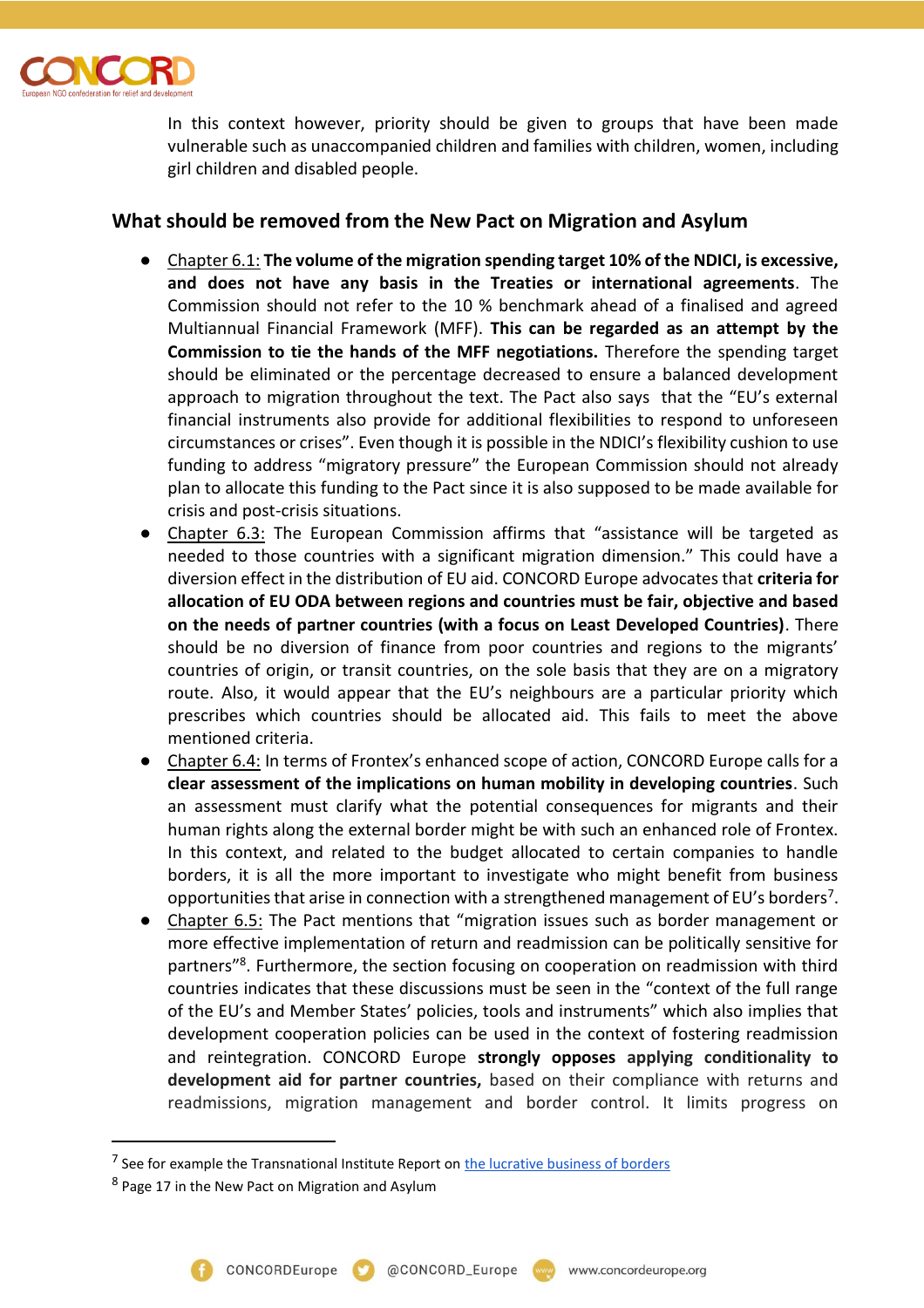

sustainable development to a narrow framework that measures success based on the number of departures and returns, and ignores the valuable contributions of human mobility to development and resilience.

● Chapter 6.6: **The Talent Partnership introduced in the New Pact might have severe negative effects on partner countries. It risks draining partner countries of its own welleducated talent, only to benefit Europe.** This is a potential source of increased inequality as well as discrimination. The EU should refrain from picking and choosing who serves the EU's needs best, without considering the effects it has on the country from where the talent leaves. In addition this raises questions about how the EU intends to address low skill mobility and shape programmes for migrants without high-profiled skill-sets. It is particularly concerning that Europe is leveraging its economic, financial and political power to incentivise talents from some of the poorest countries in the world to leave their home country.

In order to prevent the above-mentioned negative effects on our partner countries, **CONCORD Europe encourages Member States to take these considerations into account**. Neglecting the development cooperation dimension in the New Pact on Migration and Asylum could over time undermine the pursuit of long-term social, environmental and economic goals, as defined in the 2030 Agenda, both within the EU and outside.